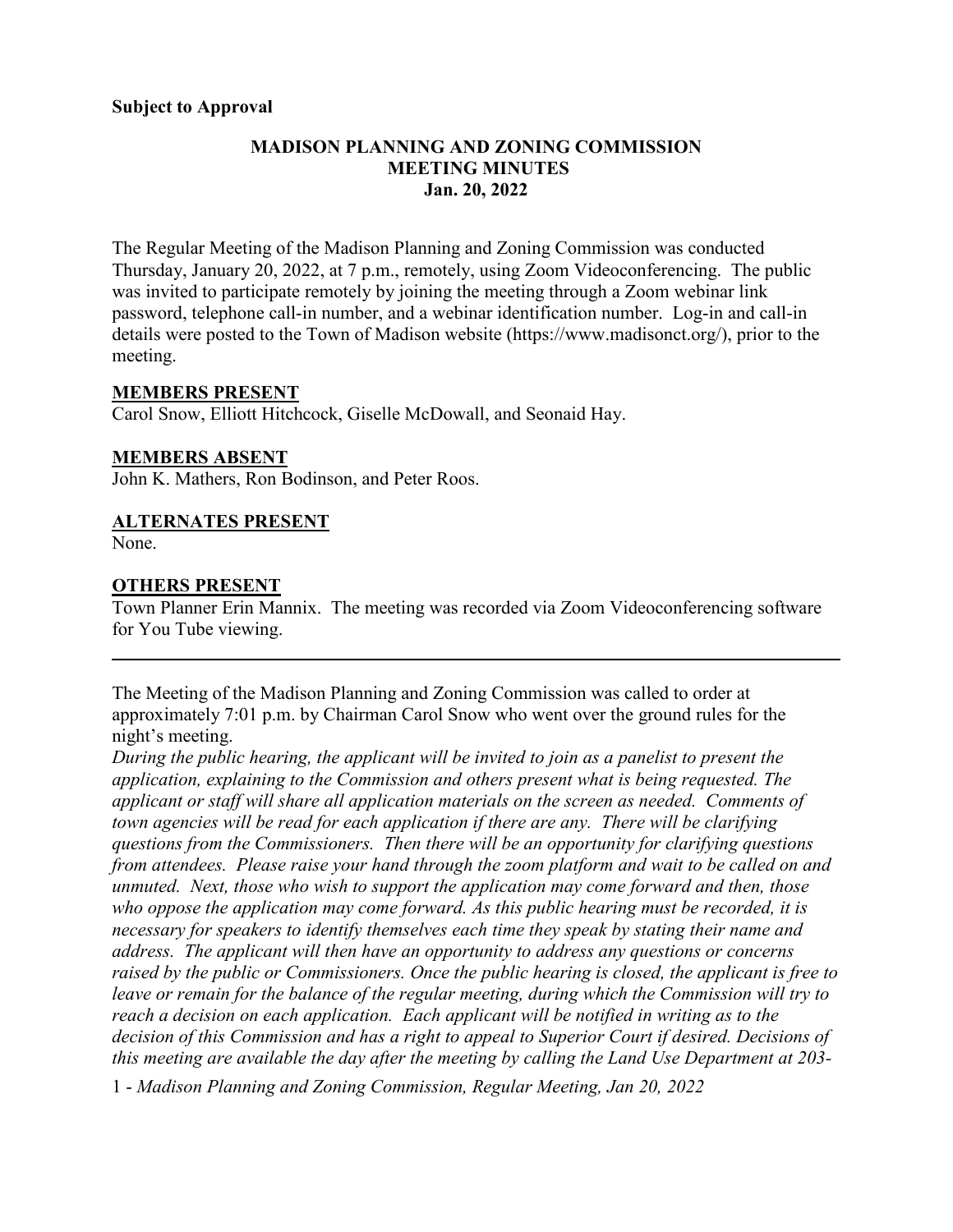*245-5632 after 9am. All actions taken tonight by the Commission will be by roll call. All Commissioners and staff will identify themselves for the record before speaking. Seated this evening are members:* Giselle McDowall, Seonaid Hay, Elliot Hitchcock and Carol

Snow; which makes four for a quorum.

*Staff present this evening is Erin Mannix, Town Planner.* 

*This meeting is live streamed on YouTube and will be made available on the Town website for viewing.* 

The Town Planner then read the legal notice.

*Notice is hereby given that the Planning and Zoning Commission will hold a public hearing on Thursday, January 20, 2022 at 7:00 p.m. The meeting will be conducted remotely as a Zoom Online Webinar. Attendees may join the webinar through either the webinar link or call-in information below. Webinar ID: 915 8196 6735 Password: 452138. The following application(s) will be heard: 21-27+CSP: 168-178 Cottage Rd- Map 32, Lot 9, 10, 11, 12 & 14; C-District; Marine Ventures III, LLC & 168 Cottage Road, LLC; Special Exception Modification to condition #7 of original approval requiring dredging. Further details on how to participate in the webinar are posted on the Town of Madison website: www.madisonct.org. Copies of these applications are available for inspection in the Land Use Office. All written correspondence shall be submitted to Erin Mannix, Town Planner, at mannixe@madisonct.org. Dial 203-245- 5631 for assistance. Dated at Madison, Connecticut this 3rd day of January 2022. Elliott Hitchcock, Secretary*

# **PUBLIC HEARING:**

**21-27+CSP. 168-178 Cottage Rd**. Map 32, Lot 9, 10, 11, 12 & 14. C-District. Owners: Marine Ventures III, LLC & 168 Cottage Road, LLC; Applicant: Thomas A. Stevens & Associates, Inc. Special Exception Permit Modification and Coastal Site Plan Review.

Chairman Snow asked do we have representatives here for the project?

# **Commissioner Hay made a motion to open the public hearing which was seconded by Commissioner McDowall.**

Present for the applicant was Chuck Mandel, Stevens & Associates, Inc; John Matthews, Architect; John Casey, Land Use Attorney at Robinson & Cole; John Lust, Permitting Agent. Attorney Casey began the hearing by stating that this application is a follow up request as the project was approved in 2018 to allow a mixed used development. The reason that they are here tonight is for the removal of condition  $# 7$  which states prior to the issuance of any building permits for Phase One, the owner shall apply for permits and approvals necessary to complete the dredging of at least 29 slips, if the required permits and approvals are granted, the approved dredging work will be completed before certificates of occupancies are granted for phase one. Mr. Casey further states this is a mixed-use development and key to its approval is that part of the marina remain a water dependent use. It's his understanding that the condition was put in place with the idea that perhaps there might be a cetacean problem in the river, or that the slips would become unusable for some reason - resulting in lost water dependent use. He states that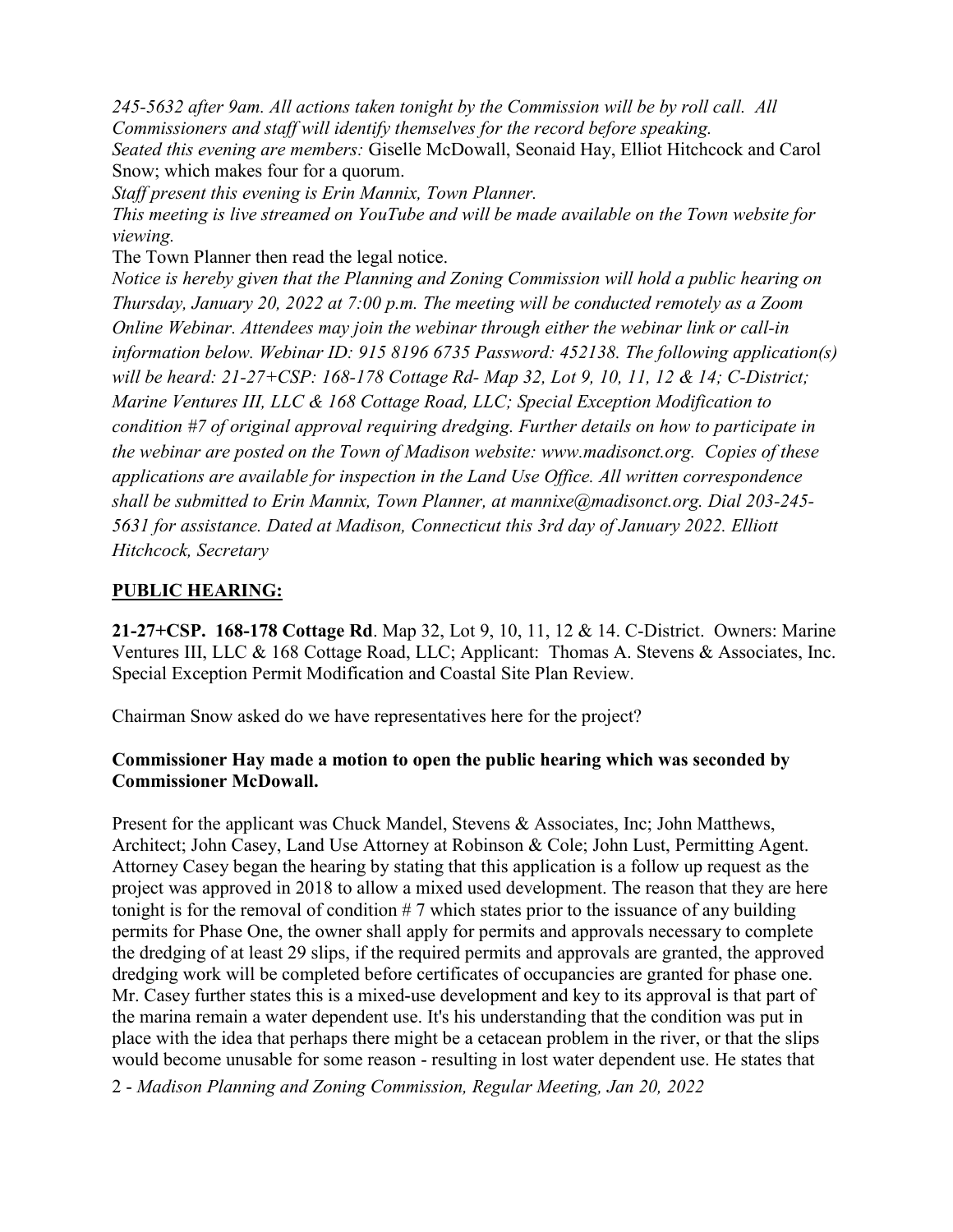this is not the case as the Marina was dredged almost 30 years ago, in the early 90s. Since 1996, the conditions there have been stable, and the owner has been able to rent the slips to boat owners and make good active use of that Marina. Therefore there is no need to require dredging. John Matthews then gave an overview of the project as Mr. Casey felt it was necessary since some members were new to commission and the application. He states this project started in 2016, in the sea district, which requires for a mixed use for every square foot of commercial space, therefore, you can do two square feet of residential space. As the project developed, the town made a ruling that for each boat slip, it was worth 150 square feet of commercial space. So therefore, for every boat they could do 500 square feet of residential space and that's why the 29 slips became such an issue. Presently, they have 30,000 feet of commercial space which includes the 29 slips and they also have about 58,000 square feet of residential. Right now, they have an excess of commercial space over what would be required for the 37 units. Under the 37 units, 32 are townhouses with garages underneath. Five of them are ADA accessible units that have first floor bedroom with a garage. So, it is a mixed-use development. Mr. Matthews also stated that they went through all boards and it was approved, and he believes this would be a great addition to the Town. Mr. Matthews asked if the site plan can be placed on the screen, he states that the site was developed with three different parcels, it's a 11-acre site and each parcel has its own septic systems. He then reviewed each parcel. An aerial photo of the site was shown from the north side of the post road. There you see a river to the left, the townhouses, residential building, and the commercial building. Between the big building and the water would be the parking area for parking boats. The aerial photo also showed the slips going out into the river itself. A drone picture was also shown from the other side of the river looking into the existing main building. Mr. Matthews stated that the Marina was originally approved for 61 slips. And at some point, they were 61 slips there. The 29 slips being used are the ones shown plus some around the Northside. Mr. Lust continued the presentation by stating he would like to make two points regarding dredging. He states this is a very shallow portion of the river, and it doesn't generate a lot of money. He believes the marina has existed as a small boat Marina and answers the need of a very specific market. He states you will get small center console boats and row boats where the water depth in the existing slips is appropriate for that. And being that it seems to have developed a stabilization, it's great for the marina. Mr. Casey then asked Mrs. Mannix if the site plan with the Hydrographic survey that shows the water depth could be shown. He further asked Mr. Lust to explain what he means when he says it's not sustainable as there are some requirements to keeping boat slips at an unnatural depth. He asks would you have to dredge basically every two to three years, because of the silting in that amount of time. Mr. Lust states that larger Marinas have the shortest cycle time and he has seen for regular dredge projects, seven years. And generally, it's closer to 10 or 15 years between dredges. To have to dredge a marina every three to four or five years to maintain a depth, for a market that they achieved by creating that depth it wouldn't be sustainable. He further states, it's a 29 slip Marina and they couldn't function as a business. In reference to the plan, Mr. Casey asked Mr. Lust to explain to the commission, and to the public the numbers expressed in the negative values and what they represent. Mr. Lust stated the numbers represent the water depth and to read them, you have to realize that its actually an elevation and from that elevation you can determine water depth. The elevation of a mean low water is minus 2.8, so if you look at the depth numbers and subtract minus 2.8; that will be your water depth and all but between four and seven of those slips have well over two feet of water, and two feet is what he considers minimum for a typical Long Island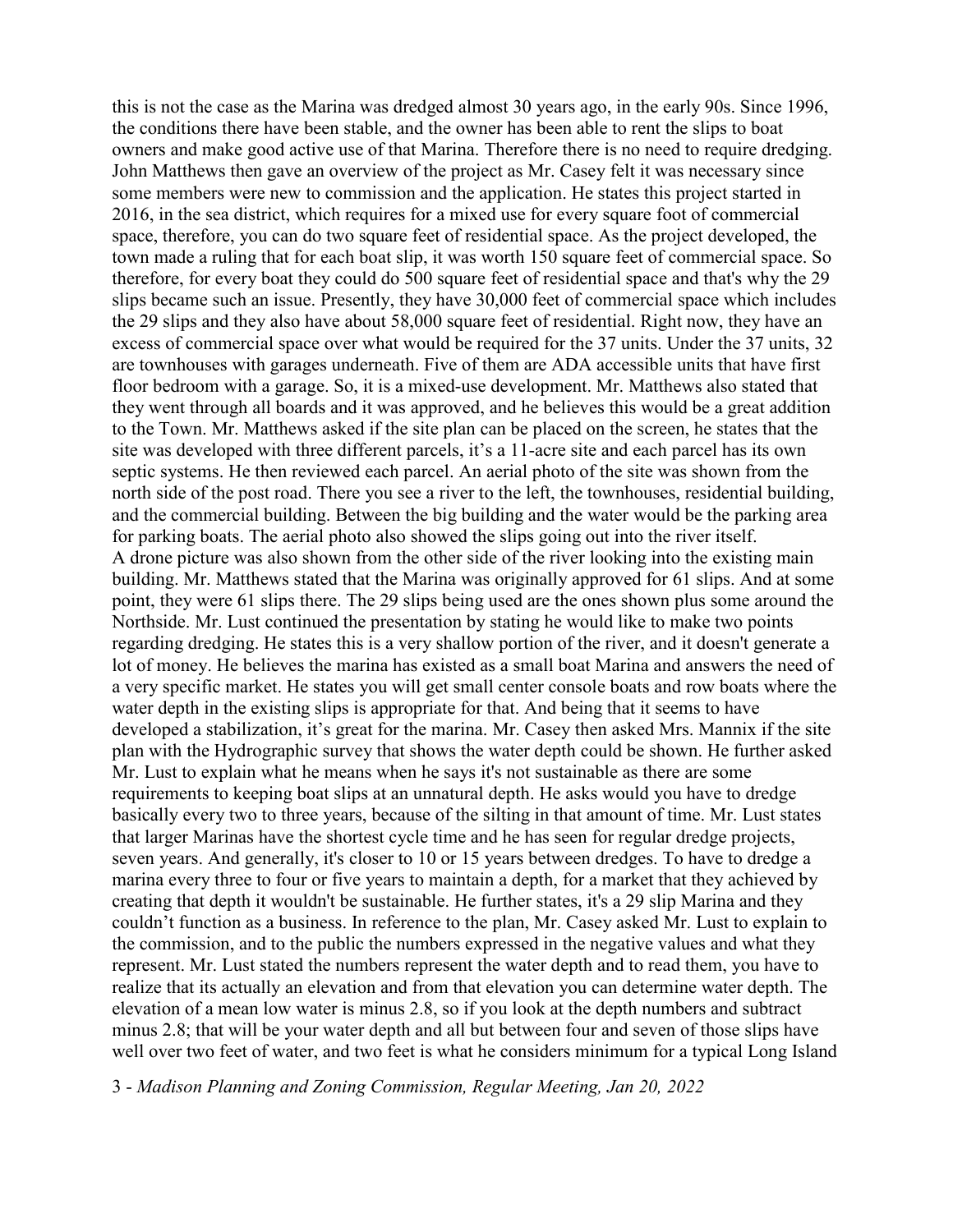Sound center console. And if that's been stable since 1996, there's no problem proceeding. He also believes that the marina satisfies the needs locally. Mr. Lust states that this Marina does not have to be dredged to exist. And the second point to when making a condition about dredging, is the dredging process. For the last two or three years the process has been a nightmare for all the marinas in the state dredging, a permit ranges from 28 to 52 months and that's if New York will allow disposal in the Long Island Sound. So, to make it a condition, you would be putting the owners of this Marina in a position that they may not be able to meet. Mr. Casey adds to say that this condition is unnecessary because the marina in its current state and the water depths are stable, and it's burdensome on the property owner. So, for those reasons, they would ask the commission to modify to actually remove that condition from the approval, as they feel this really has no impact on the overall development. Mr. Mandel stated that he watched the P&Z meeting of July 19<sup>th</sup> and noticed that three of the commissioners were at that hearing. He stated that during that meeting, a couple of items came up, one was the condition of approval. And that the permitting for the dredging may have been worded improperly. it perhaps should have said, prove that they're 29 viable slips as opposed to getting the proper approvals. Another issue that came up was a letter from DEEP, which he believes might come up in the discussion for the night. Mr. Mandel states that he knows there's concerns about DEEP and from the original application they had about a 10-page letter of different conditions that they had to satisfy. The owner of the project had quite a bit of expense to satisfy all the conditions for DEEP. On the night of the meeting they finally received a two-page letter, instead of a 10-page letter from DEEP which satisfied most of those conditions and he does not believe that DEEP can weigh in on this matter as it has already been approved and have proven that there are 29 viable slip. From a previous email from Mr. Lust, Mr. Mandel knows that there are over 40 viable slips So, to make that a condition of approval to get permitting from the DEEP, which they don't actually need permitting at this point, he does not understand the logic. He understands that the commission is new and wants to do the right thing but, in this instance, this will delay the project. Mr. Casey referred to Mr. Lust's email dated October 29 2021, in summary its states the Marina Landing Facility have found that they have a 50-slip facility with seven slips being too shallow to utilize until dredge. This leaves 43 usable slips, so that's in the record in writing. Mr. Casey further states that the issue was making sure they had 29 which means they are well past the 29 required to support this facility. Mr. Casey asked if anyone on the commission had any questions. Secretary Hitchcock asked of the 29 exact existing slips, how many were actually rented last year? Mr. Mandel stated he is not sure but when he was there in the summer, almost every slip was filled. Chairman Snow stated that she has a few questions and noted that she was also not a part of the previous presentations. Chairman Snow asked about the use of the 29 slips, is it public used and not by the owners of the development? Mr. Mandel answered correct. Chairman Snow asked if there any place to launch or haul boat there? Mr. Mandel answered that there is no boat lift capacity. The Chairman asked is there boat storage? Mr. Mandel answered yes and that he is not sure if repairs are done, but it's mostly for storage. Chairman snow asked are boat owners allowed to work on their boat while there, such as bottom painting? Mr. Mandel answered he does not know and that will be zoning and he would like to stay focus on condition 7. Commissioner Hay asked would you limit what types of boats will be able to use the 29 slips, would that be condition of the rental. She states the obvious concern would be that a boat could get stuck or there could be some potential environmental impact from boats dragging through the silt. So is there a way to limit or to restrict what types of boats are allowed to use the docks.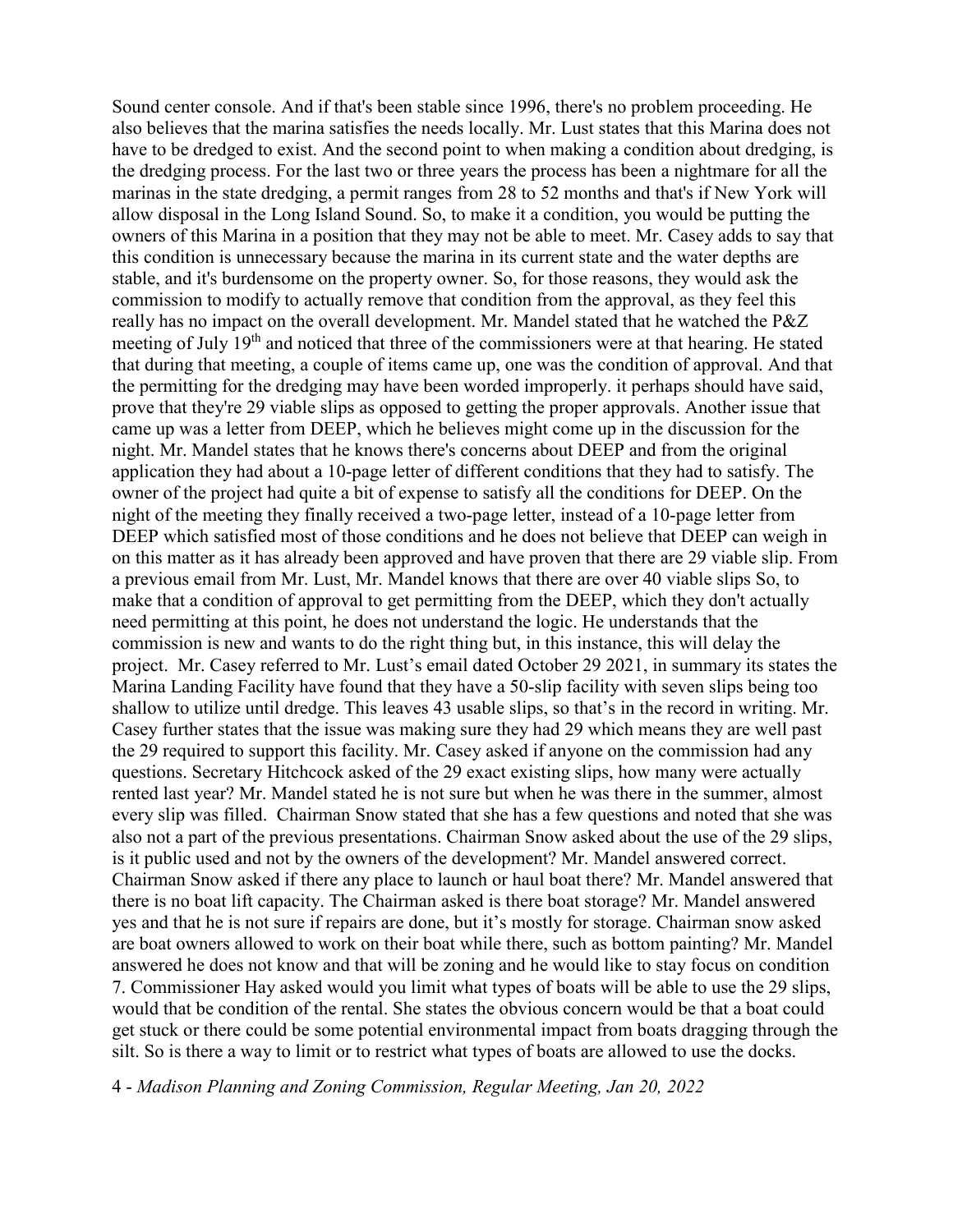Mr. Lust responded by stating that every marina has its limit, every marina has an area of shallow draft, and the managers of the marina are very careful in slip usage They all have their slips on a wall, and each one will have a number on it as to what's the maximum length or draft boat that could fit in there. Commissioner Hay asks if that's part of the plan for this project? Mr. Lust states he is not sure as he has not seen a manager's operation plan. Mr. Casey adds by stating the river itself presents certain limitations. Mr. Mandel also clarified that the last dredging permit was in 1992. Mr. Matthews then states that the owner called affirming that the north end of the outer slips, are limited to boats 20 feet in length, because longer boats there would stick out into the channel. Therefore, there is some limitations and then as you go south you have bigger boats that are some 32-foot boats down on the lower end of the slips on the outside on the East Side. Chairman Snow asked Mrs. Mannix if there are communications from DEEP. Mrs. Mannix responded yes and stated there are two points she would like to clarify. The first is from the original action date of July, 19 2018, but it's her understanding that it was the applicant who suggested this condition in the first place for this application and asked if that was correct according to the minutes; stating that prior to the issuance of any building permit the owner would apply for permits to dredge. She states that was transcribed into an actual condition of approval. Mrs. Mannix further asks why did the applicant suggest this as a condition, and now a few years later, come back and decide against that suggestion? Mr. Casey states he is not sure and was made aware of that today by Mr. Mandel. He assumes everyone didn't appreciate the significance of what was being offered and he thinks it was a way to confirm the water dependent use, but not knowing the impact of that request. Mr. Mandel added that he did look at the transcript and it was one hour and 17 minutes into the meeting that Tom Cody said shall apply for 29 slips to the appropriate agencies. So, by saying *shall* apply, that means *shall* apply and that's how it got written in. He believes dredging did come up at some point whether those slips were viable and that the team, kind of ran with that idea. He further states sometimes they'll do that to get approvals, and it was naive to say, *shall* apply and it was an error and it should have said, maybe prove that you have 29 slips. Mrs. Mannix further states that her thoughts on that, was that the state did have concerns as to the maintenance of a water dependent use on the property along with several other environmental concerns. She states, as you are aware the Madison Planning and Zoning Commission does refer to their coastal site plans to DEEP for comments and as they did have extensive comments the first time around on this approval process, this application for modification was referred to DEEP. And we did receive notice yesterday from our analyst indicating that she had received the modification, as well as the survey that was submitted and indicated their office has preliminary review the application and they're anticipating providing comments with significant concerns. Given the current timing, they would like to request that the commission keeps the hearing open to allow for their comments to be submitted. Additionally, they asked that we please note that their office has previously provided extensive comments associated to this proposal. Mrs. Mannix believes that this is something that the Commission should consider as she understands that the applicant is requesting that the commission take action at this time. She states it may be beneficial to the commission to have this additional information submitted by the state and perhaps as John Casey had alluded to maybe deep is not interested in having dredging occur at this time and that may actually help their claim. Therefore, her suggestion and as staff, the commission does have 35 days to keep the hearing open. So, if there are no other comments from the commission or the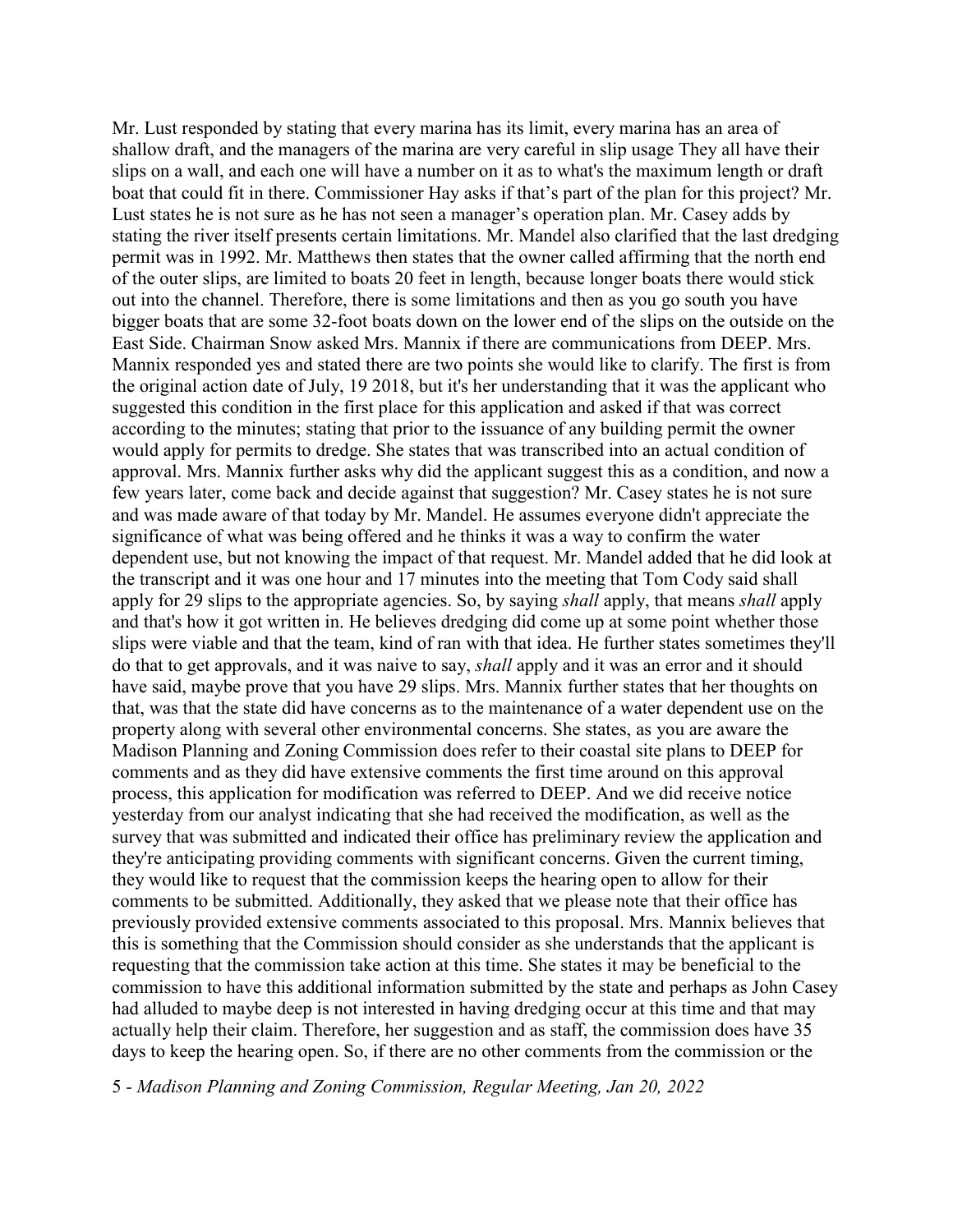applicant, she recommends allowing the public if they do have comments at this time or questions to be asked to allow them to be heard and then the commission can decide whether or not they would like to continue the hearing. Secretary Hitchcock asked Mrs. Mannix if the minutes from that meeting should become part of an exhibit for this particular hearing seeing that there were a few members that were not actually on the commission at that time or present being that there were pretty extensive deliberations on this project. Mrs. Mannix states that she is happy to share those minutes as the hearing continued to over three evenings, it was May 17 2018, June 21 2018, and July 19 2018. She further states, if there is a desire to close the public hearing and continue this hearing she will get those minutes read into the record of this evening so the commissioners can hear the initial dialogue. Secretary Hitchcock states he was thinking more along the lines if they were to continue the hearing and Mr. Mannix responded yes, she could get those. Chairman Snow then asked if anyone from the public had any questions or comments about the application. Brad Murphy from the public states that he's a boat owner / Madison business owner and he previously had a boat at this marina. Mr Murphy says he is speaking on behalf of himself as a Madison business owner, and from what he has heard about this plan, he thinks it's positive for the community.

### **Commissioner Hay made a motion to continue this public hearing to Feb 3, 2022; seconded by Secretary Hitchcock**

IN FAVOR: Chairman Snow, Secretary Hitchcock, and Commissioners McDowall and Hay. OPPOSED: None. ABSTAINED: None

## **REGULAR MEEETING:**

# **21-28. Summer Hill Road.** Map110, Lot 30, RU-1. Owner: Samuel C. Lovejoy III Limited Partnership; Applicant: Arben Meco. Application to build a 3-lot subdivision. **(Review & Possible action)**

Chuck Mandel was present to represent the developer Arben Meco. He states comments were received from the town engineer at about 4:57pm today. So, they wanted to continue the hearing until the next meeting so that they can address his comments. He states this is a 3-lot subdivision right on the Hammonasset river- and they are asking for a waiver for an upland open space. They had also contacted the Land Trust, who also wrote a couple letters stating that the land trust was very interested in obtaining that open area (hatched area on the plan). A plan was submitted that shows some drainage easements that would be dedicated to the town. A letter from the health department was received, soil testing was done, and they also received B100a letter from the health department, stating that the lots can support individual septic systems and wells. The application also has wetlands approval as they are not proposing any activity within the hundredfoot review zone. The homes proposed will be single family residences. Mr. Mandel notes that there is a very steep slope; so, sometimes those aren't counted for open space area, or for developable area – so that's they are asking for the waiver for the percentage of land from the open space. Mrs. Mannix states the commission has 65 days from receipt for an approval. It is an administrative approval by the Commission. She confirmed that wetlands referral has been made (that report needs to be in the record), as well as confirmation from the Madison land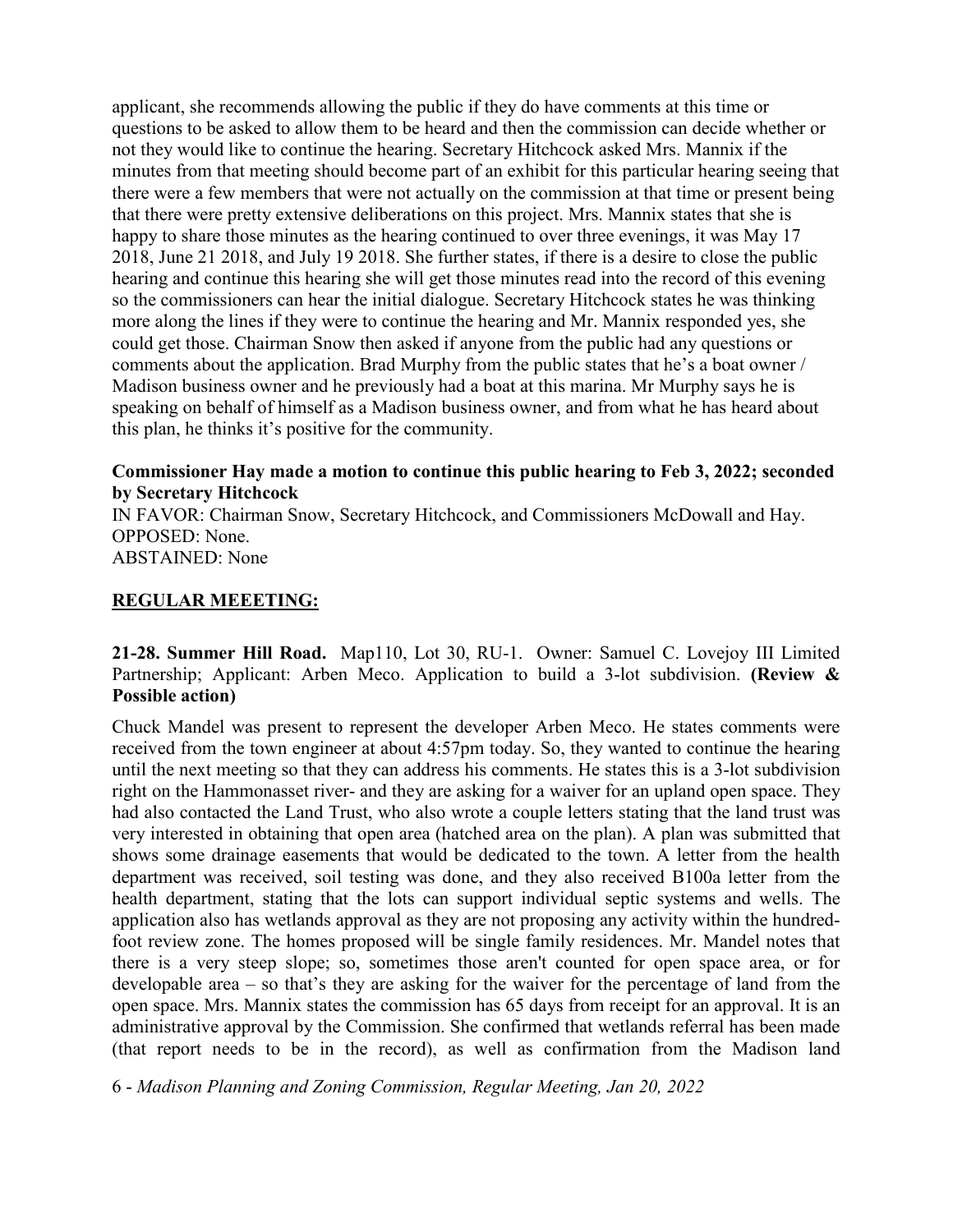conservation trust that they would be interested in the dedication of open space. She states as Chuck indicated, there are some topographic challenges on this site, some being steep slopes which are separated out as part of determining buildable lot area and the subdivision regulations. There is a request being made by the applicant for waiver of 3.11 of the subdivision regulations with respect to open space dedication, the regulation requires that no more than 50% of the dedicated open space area be comprised of inland wetland soils. She further states that the commission should weigh the benefits of providing space to the land trust to allow for public access to the river, as well as conservation along the Hammonasset River that is contiguous with other land trust space…the commission could also consider that perhaps there is too much density, eliminating any of the potential upland open space area and the reduction of one lot could eliminate the need for that waiver. Mrs. Mannix states there were also two culverts under summer Hill Road, which were identified by our town engineer; Additionally, there is a 24inch culvert on the side of the property that has not been identified on this record subdivision which was the additional information that the town engineer was seeking and wants the surveyor to identify that. There's a request to have maintenance easement provided in favor of the town on the properties of this location of this culvert should any work need to be done by the town for repairs. And lastly, there was a concern on this particular lot with respect to sight line- so there was a request for the engineer to verify sightlines as she believes there was a little crest in the road that was questionable. So, some additional information is needed. Mrs. Mannis states that Chuck is correct that this kind of came in at the 11th hour, although the Commission does have some time to kick this down the road for another couple of weeks and the applicant is agreeable to doing that. Chuck Mandel then states in regards to the open space waiver that is being asked, they do have the correct area there, it's just the soil types. So, they are giving the land that's required and asks for a waiver on the soil type. He will also get a sightline plan in there, and will prepare to show easements and will look at the comments for the next meeting.

### **Commissioner McDowall made a motion to table this meeting discussion to the next meeting. Seconded by Secretary Hitchcock.**

IN FAVOR: Chairman Snow, Secretary Hitchcock, and Commissioners McDowall and Hay. OPPOSED: None. ABSTAINED: None

**21-30. 109 Hartford Avenue**. Map 12, Lot 79, R-4. Owner: Amy Cohen; Applicant: Docko, Inc. Application for Coastal Site Plan Review to restore existing deteriorated shoreline stabilizing retaining wall. **(Review and Possible action)**

Mrs. Mannix states that there is an update for this application with a request to table discussion as well. She states this is for a shoreline flooding erosion control structure sea wall reconstruction. The mandatory statute do require a mandatory referral to DEEP for comments, they did receive comments back from their analyst recommending denial of the application for a few different reasons, one of which is the replacement of vegetated seawall with an armored design, and there were some concerns so the applicants engineer has reached out to engineers at DEEP requesting a meeting to go over their concerns and requests that we table discussion, hopefully for February  $3<sup>rd</sup>$  as well although the Commission does have until February 17 to take action on this without an extension.